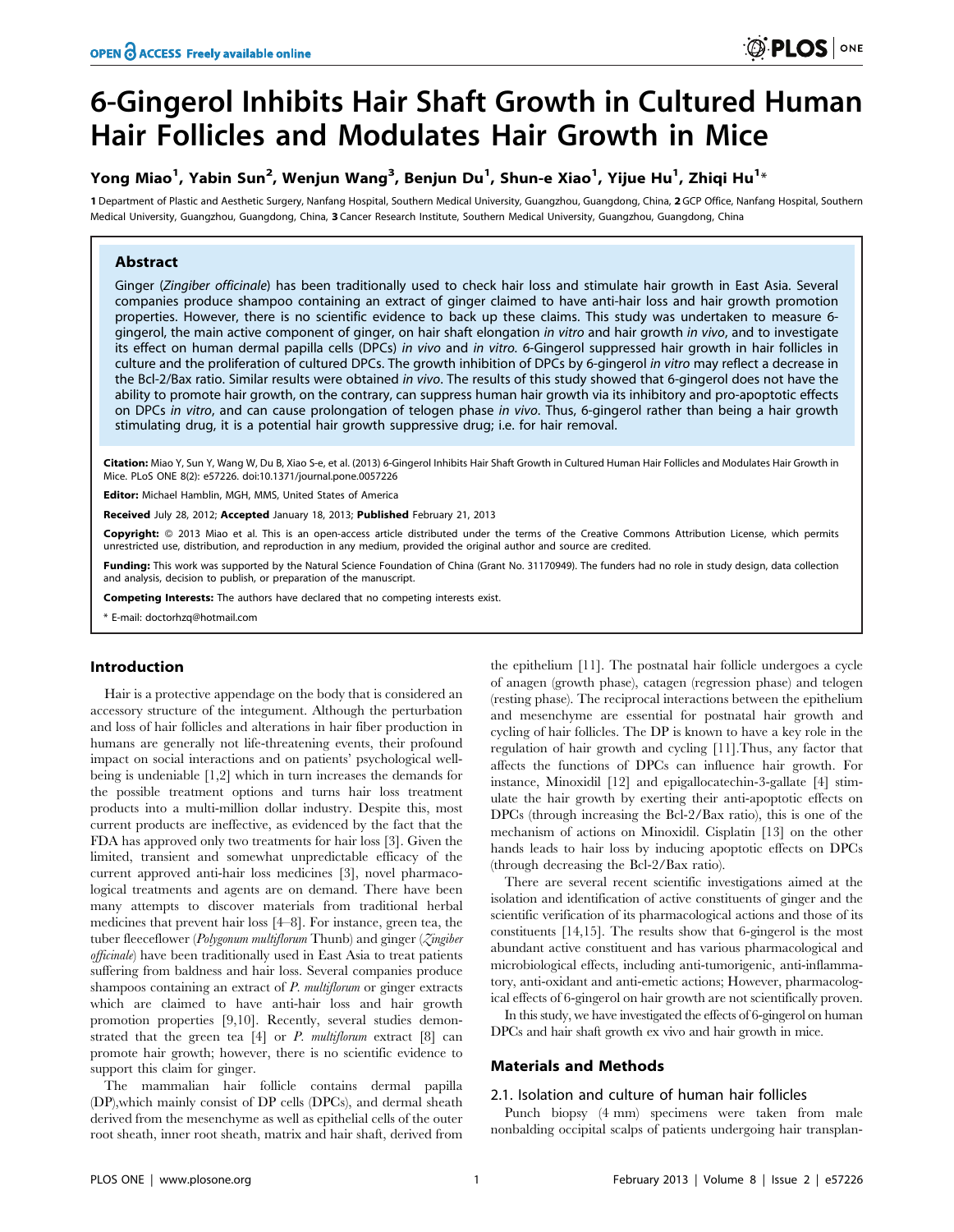

Figure 1. Growth inhibition and induction of apoptosis effects of 6-gingerol on human DPCs in vitro. DPCs were cultured with different concentrations of 6-gingerol for 48 h. Compared to the vehicle-treated control, treatment with 10 µg/ml 6-gingerol significantly inhibited the proliferation of cells. (A) Cell viability was determined by the MTT assay. \*P<0.05 vs the vehicle-treated control. (B) Apoptosis analysis of cells. doi:10.1371/journal.pone.0057226.g001

tation surgery for androgenic alopecia. The Medical Ethical Committee of the Southern Medical University approved all studies described here. The study was conducted according to the Declaration of Helsinki Principles and informed written consent was obtained from all patients. Hair follicles were isolated and cultured as described by Philpott et al [16]. Briefly, hair follicles were isolated with forceps under a binocular light microscope and cultured in 24-well dishes for 7 days in Williams E medium (Gibco BRL, Gaithersburg, MD) supplemented with 10 ng/ml hydrocortisone, 10 mg/ml insulin, 2 mM L-glutamine, 100 U/ml streptomycin and 10 ng/ml hydrocortisone at 37 °C in a 5% (v/v)  $CO_2$ atmosphere. 6-Gingerol  $(>95\%$  purity; Sigma Chemical Co., St. Louis, MO) was dissolved in dimethylsulfoxide (DMSO; Solarbio Science & Technology Co., Ltd., Beijing, China) and to keep final concentration of the vehicle  $\leq 0.1\%$ . 6-Gingerol was added to culture medium at 10 or 20  $\mu$ g/ml, and 0.1% (v/v) DMSO was used as a control. In all experiments, culture medium and 6 gingerol were refreshed every other day. A total of 180 anagen hair follicles from 3 different volunteers (60 follicles/subject) were cultured under each growth condition. The mean length of hair follicle from the bottom of the dermal papillae at day zero was 4.5 mm.

## 2.2. Culture of human DPCs

DPCs were isolated and cultured as described by Magerl et al [17]. Briefly, dermal papillae were microdissected from the bulbs of dissected hair follicles, transferred onto plastic dishes and cultured in Dulbecco's modified Eagle medium (DMEM; Gibco, Grand Island, NY) supplemented with 100 U/ml penicillin, 100 mg/ml streptomycin and 20% (v/v) fetal bovine serum (FBS; Gibco) at 37 °C in a humidified 5%  $CO<sub>2</sub>$  atmosphere. The explants were kept in the medium for 7 days and the medium was changed every 3 days. Once cell outgrowth was sub-confluent, cells were harvested with 0.25% (w/v) trypsin-EDTA (Invitrogen, Carlsbad, CA) and subcultured with a split ratio of 1:3. Afterwards, DPCs were maintained in DMEM supplemented with 10% FBS.

#### 2.3 Cell proliferation and apoptosis assays

Cell proliferation was determined using the MTT assay as described by Mosmann [18]. Briefly, DPCs  $(3 \times 10^4 \text{ cells/well})$ were seeded into 96-well plates and incubated for 24 h before adding 6-gingerol at 5 or 10  $\mu$ g/ml and then incubated at 37 °C for 48 h, using 0.1% DMSO as a negative control. Absorbance at 490 nm was measured using an ELISA reader. Relative cell viability was calculated by dividing the absorbance of treated cells by that of the nontreated cells in each experiment.



Figure 2. Effect of 6-gingerol on the expression of Bcl-2 and Bax proteins in cultured human DPCs. (A) DPCs were treated with the indicated concentrations of 6-gingerol (0.1% DMSO control) for 48 h and subjected to western blot analysis. Representative bands are shown. (B) Histograms showing the quantification of western blot bands. GAPDH was used as the internal control. \* $P$ <0.05 compared to the control (0.1%) DMSO) group.

doi:10.1371/journal.pone.0057226.g002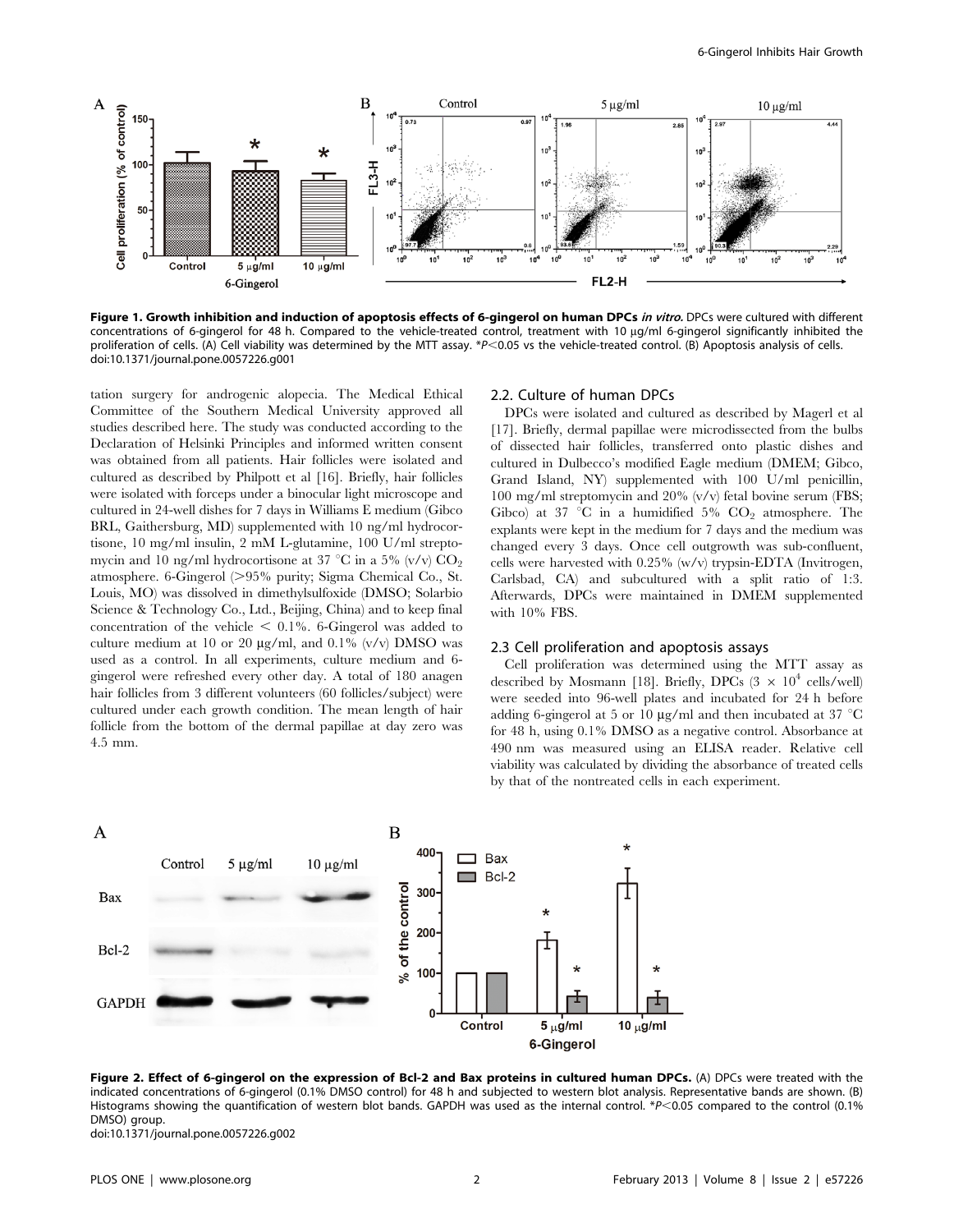

Figure 3. Growth inhibitory effect of 6-gingerol on the elongation of human hair shafts in vitro. Hair follicles were treated with different concentrations of 6-gingerol for 7 days and the elongation of human hair shafts was measured using a calibrated eyepiece graticule in a light microscope at a magnification of  $20 \times$ . (n = 60) doi:10.1371/journal.pone.0057226.g003

DPCs seeded in 6-well plates at a density of 2.5  $\times$  10<sup>5</sup> cells/well were treated with 5 or 10  $\mu$ g/ml 6-gingerol or 0.1% DMSO as a control for 48 h. Cell apoptosis was examined using an Annexin V detection kit (Caltag-Medsystems Ltd., Buckingham, UK) according to the manufacturer's instructions. Data acquisition and analysis were done in a FACSort Cytometer (FAC-SCA, New York, NY). A minimum of  $2.5 \times 10^5$  cell events was acquired for each group in the process of analysis and each experiment was repeated at least 3 times.

#### 2.4 Western blot analysis

Both control and 6-gingerol-treated DPCs were collected at 48 h after treatment. Total cell lysates were prepared and 30 mg of protein was subjected to sodium dodecyl sulfate/polyacrylamide gel electrophoresis (SDS-PAGE) followed by immunoblot analysis. Primary antibodies were incubated at appropriate dilutions: anti-Bcl-2 monoclonal antibody, 1:500; anti-Bax monoclonal antibody, 1:500; and anti-GAPDH monoclonal antibody, 1:1000 (Santa Cruz Biotechnology Inc., Santa Cruz, CA). The immune complexes were detected using a western blotting enhanced chemiluminescence (ECL) kit (Santa Cruz) and quantified using analyst/PC densitometry software (Bio-Rad Laboratories, Hercules, CA).

| <b>Table 1.</b> Elongation of hair shafts with the indicated |  |  |  |
|--------------------------------------------------------------|--|--|--|
| treatment $(n = 60)$ .                                       |  |  |  |

| <b>Treatment</b>              | Hair shaft length (mm) | *Р   |
|-------------------------------|------------------------|------|
| Control (0.1% (v/v)<br>DMSO)  | $1.48 \pm 0.20$        |      |
| 6-Gingerol (10 µg/ml)         | $1.41 \pm 0.23$        | 0.11 |
| $6$ -Gingerol (20 $\mu$ g/ml) | $1.06 \pm 0.21$        | 0.00 |
| Versus the control.           |                        |      |

doi:10.1371/journal.pone.0057226.t001

## 2.5 In vivo analysis of 6-gingerol

A total of 36 female C57BL/6 mice (8 weeks old) were purchased from the Experimental Animal Center of Southern Medical University (Guangzhou, China) and divided randomly into 3 groups (12/group). Anagen was induced by depilation of skin on the back of C57BL/6 mice that were in the telogen phase of the cycle, as described [19]. Briefly, hair was removed by topical application of calcium thioglycolate. From the following day (day 1), 0.2 mL of 0.1 mg/mL or 1 mg/mL 6-gingerol in 75%  $(v/v)$ ethanol was applied to the dorsal skin of each animal every day for 10 days. Control animals received the vehicle solution alone. The back of each mouse was observed and photographed every 5 days following depilation. All experiments lasted for 20 days and the mice were then sacrificed. The histology of skin specimens taken from the back of each mouse was examined with hematoxylin and eosin (H&E) staining. All experimental manipulations were done in accordance with the National Institutes of Health Guide for the Care and Use of Laboratory Animals and with the approval of the Experimental Animal Ethical Committee of Southern Medical University.

#### 2.6 Statistical analysis

All data are expressed as mean  $\pm$  SD from three independent experiments. All statistical analysis was done with SPSS 13.0. Differences between experimental groups were evaluated by Student's *t*-test. Statistically significant difference was set at  $P<0.05$ .

## Results

## 3.1 6-Gingerol significantly inhibits the growth of DPCs and induces cell apoptosis

To examine the effect of 6-gingerol on the proliferation of DPCs, we treated DPCs with DMSO (control) or 6-gingerol (5 or 10 mg/ml). Within 48 h of culture, 6-gingerol exhibited a significant dose-dependent growth inhibitory effect on DPCs (Fig. 1A). To determine the mechanisms underlying 6-gingerol-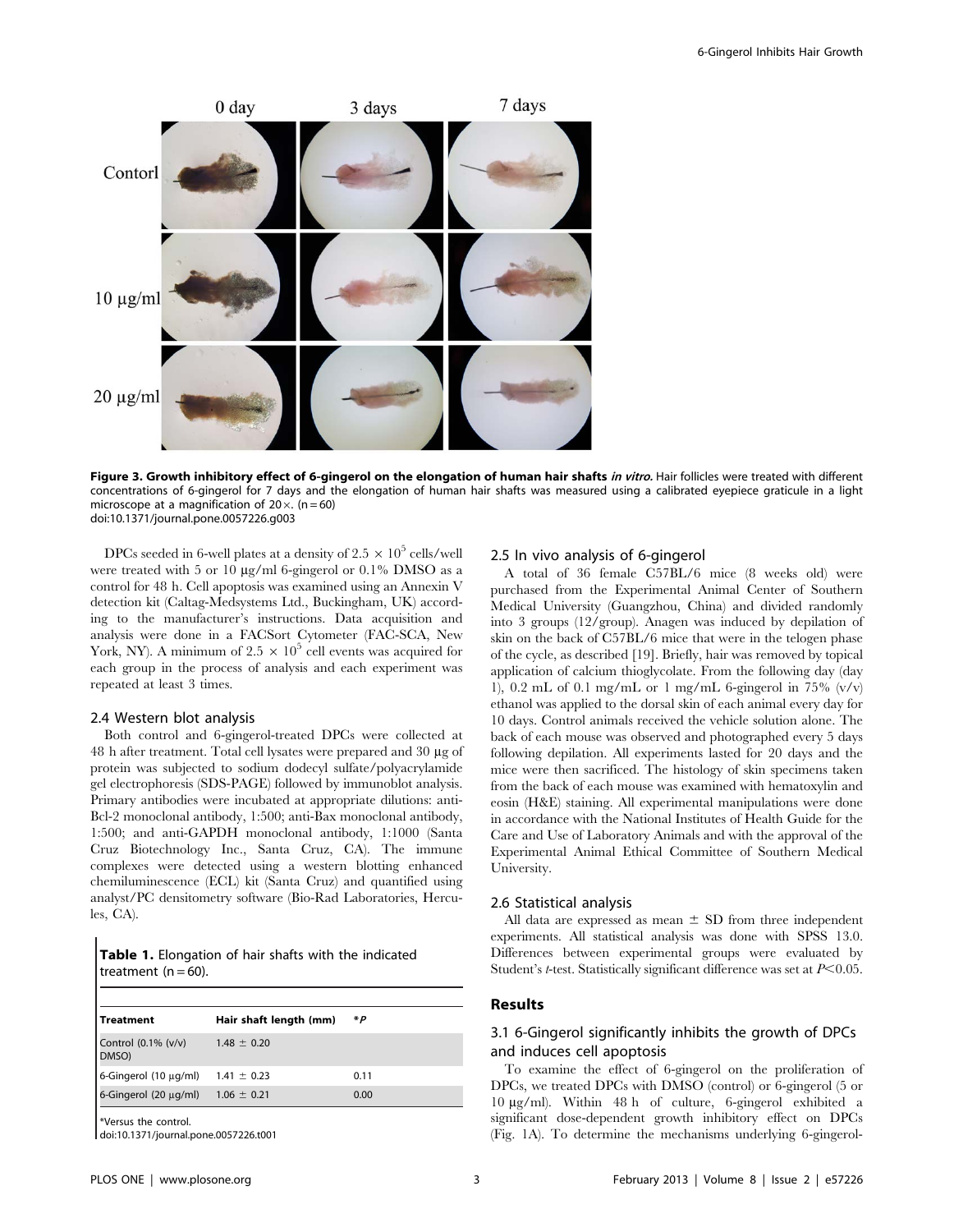

Figure 4. Inhibition of anagen induction from telogen by 6-gingerol in C57BL/6 mice. After depilation, the skin on the back was treated with vehicle (right) or 1 mg/ml 6-gingerol (left) every day for 10 days. Photographs of each animal were taken every 5 days. Compared to the vehicletreated control, 1 mg/ml 6-gingerol can significantly inhibit anagen induction from telogen. (A) Day zero, (B) 5 days, (C) 10 days, (D) 15 days and (E) 20 days after depilation. (F) Enlarged photograph of the left-hand mouse in (E). doi:10.1371/journal.pone.0057226.g004

inhibited DPCs growth, the effect of 6-gingerol on cell apoptosis was assessed by staining with fluorescein isothiocyanate (FITC) and Annexin V. Consistently, the exposure of DPCs to 6-gingerol significantly increased cell apoptosis as compared to the control group, suggesting apoptosis as the mechanism underlying 6 gingerol-induced cytotoxicity (Fig. 1B).

## 3.2 Effects of treatment with 6-gingerol on apoptosis regulatory proteins

Earlier, 6-gingerol was shown to induce apoptosis through the mitochondrial death pathway [20–22]. Because this pathway of apoptosis is known to be regulated by the balance of anti- and proapoptotic proteins in the Bcl-2 family [23,24], we examined the level of expression of two key Bcl-2 family proteins Bcl-2 and Bax in response to treatment of DPCs with 6-gingerol. Immunoblotting studies show that 6-gingerol induced significant down-regulation of the anti-apoptotic Bcl-2 protein and up-regulation of the pro-



Figure 5. 6-Gingerol decreased the number of hair follicles in C57/BL6 mice. After depilation the back, the skin was treated with vehicle alone (control) or 1 mg/ml 6-gingerol every day for 10 days. The effect of 6-gingerol on the hair follicles was analyzed using staining with H&E at 20 days after depilation. (a)–(c) Longitudinal sections of the dorsal skins. (b)–(d) Transverse sections of the dorsal skins. Each scale bar represents 200 µm. doi:10.1371/journal.pone.0057226.g005

apoptotic Bax protein compared with the vehicle-treated control. Additionally, Bax protein was up-regulated in a 6-gingerol dosedependent manner  $(P<0.05)$  (Fig. 2A, B).

## 3.3 6-Gingerol inhibits hair shaft elongation in cultured human hair follicles

Because DP has a key role in the regulation of hair growth, we investigated the effect of 6-gingerol on hair shaft elongation. Human scalp hair follicles were isolated and cultured both in the absence and in the presence of 6-gingerol. We observed that 20 mg/ml 6-gingerol significantly inhibits elongation of hair shafts (Fig. 3 and Table 1).

## 3.4 6-Gingerol delays anagen induction from telogen in mice

The results given above show only the effect of 6-gingerol in cultured DPCs and hair follicles in vitro, which is not the same as the situation in situ. To overcome this limitation, we assessed the role of 6-gingerol in hair growth in vivo using 8 weeks old C57BL/6 mice. When the dorsal pelage hair follicles were in the telogen phase, mice were shaved on the back and those showing a uniform telogen stage skin were chosen. The dorsal skin was treated with vehicle alone (control) or with 6-gingerol every day for 10 days. Figure 4 shows hair regrowth at 5-day intervals for the control and for treatment with 6-gingerol (1 mg/ml 6-gingerol as an example). In normal control mice, faint hair regrowth was observed at 10 days after depilation. It became evident that hair on the mice had fully regrown to the original status within  $\sim 20$  days. After the topical application of 1 mg/ml 6-gingerol, faint hair regrowth was observed at 15 days after depilation and sparse hair regrowth was observed at 20 days after depilation. The effect of 6-gingerol on the density of hair follicles was further assessed by staining with H&E. Consistently, topical application of 6-gingerol can significantly decrease the number of hair follicles as compared to the control group (Fig. 5).

## Discussion

Ginger  $(Z, \text{ official})$  has been traditionally used in East Asia to prevent hair loss and stimulate hair growth. Currently, several companies produce shampoos containing ginger extract and claim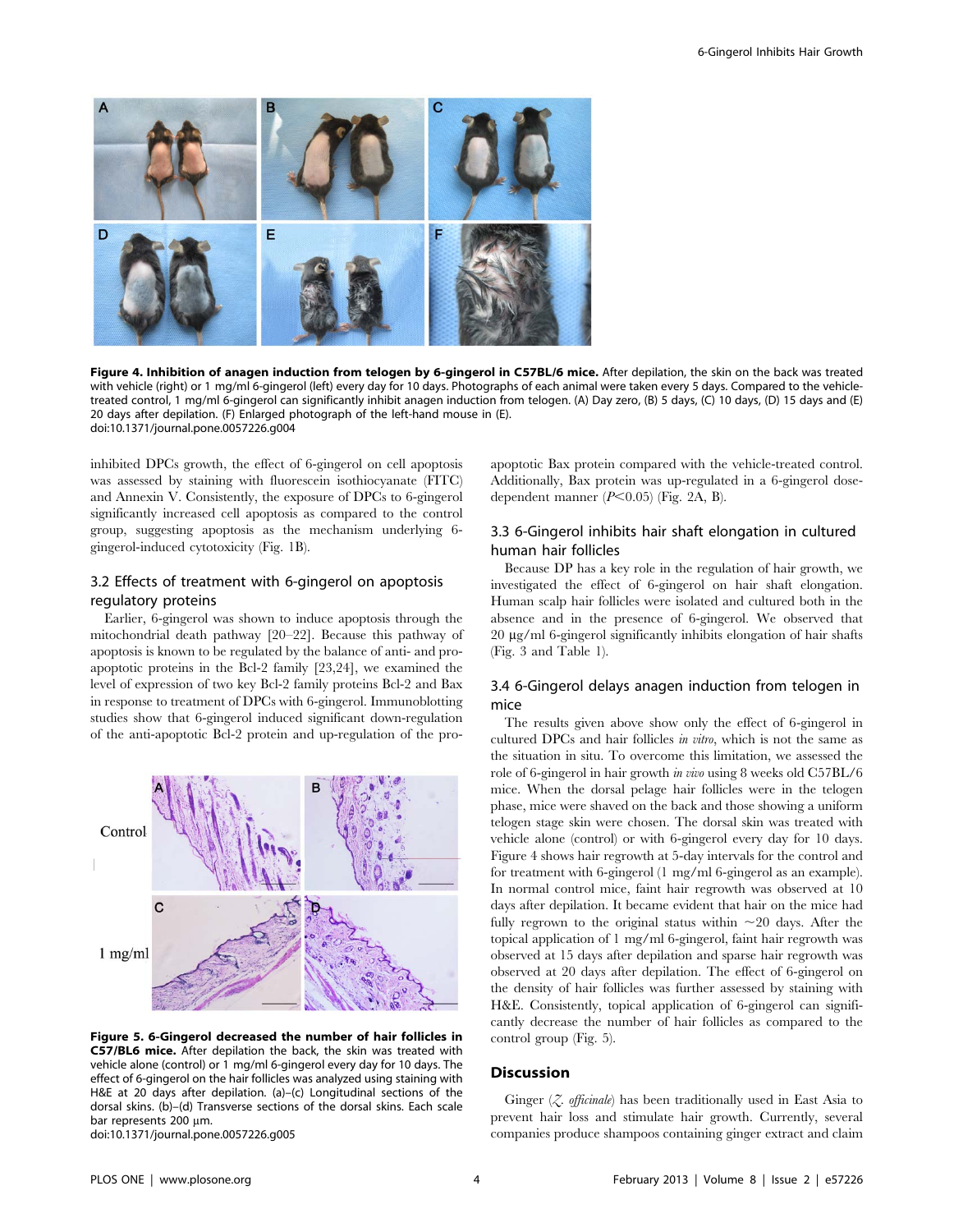that it has anti-hair loss and hair growth promoting effects [9,10]; however, there is no convincing evidence to support the claimed effects of ginger on hair growth. In this study, 6-gingerol, the main active component of ginger, was found to significantly inhibit hair growth both in vitro and in vivo. To our knowledge, the present study is the first to evaluate the effect of 6-gingerol on hair growth. Our results show that 6-gingerol does not promote hair growth and can inhibit hair growth by inducing apoptotic effects on DPCs (by decreasing the Bcl-2/Bax ratio).

We found that 6-gingerol in the concentration range  $5-10 \mu g$ / ml caused a significant dose-dependent inhibition of the proliferation of human DPCs ex vivo. Moreover, 20 µg/ml 6-gingerol significantly suppressed elongation of the hair shaft (1.06  $\pm$ 0.21 mm) compared to the control group (1.48  $\pm$  0.20 mm).

6-Gingerol has been shown to induce apoptosis mainly through stimulation of mitochondrial (intrinsic) death pathway [20–22], which is regulated primarily by Bcl-2 family proteins, notably the pro-apoptotic Bax and anti-apoptotic Bcl-2 proteins [23,24]. It is generally accepted that Bcl-2 protects cells from apoptosis and that the activity of Bcl-2 is determined by interaction with Bax [25]. Interestingly, Bcl-2 and Bax have been shown to regulate hair follicle apoptosis during the apoptosis-driven regression phase of the hair cycle (catagen) [26,27]. These findings have led to the hypothesis that 6-gingerol induces apoptosis in hair follicle cells by regulating the levels of Bcl-2 and Bax. In this study, we showed that 6-gingerol affects the expression of Bcl-2 and Bax in cultured human DPCs. We found 6-gingerol increased Bax and decreased Bcl-2expression in cultured DPCs. Treatment with 6-gingerol for 48 h induced a significant increase in the expression of Bax and decrease in the expression of Bcl-2 compared with the control group. Additionally, Bax protein was up-regulated in a 6-gingerol dose-dependent manner. On the basis of the results of this and earlier research [4,12,13,26,27], we propose that 6-gingerol induces apoptosis in DPCs by decreasing the level of Bcl-2 and increasing the level of Bax.

We have confirmed that 6-gingerol suppresses hair shaft elongation ex vivo by inducing apoptotic damage in DPCs, but it is not clear whether 6-gingerol can penetrate into hair follicles and cause apoptotic damage in DPCs in vivo. Compared to the situation ex vivo, DPCs in hair follicles in situ have a higher resistance to damage factors [28]; thus, to determine whether the changes observed ex vivo occurred in vivo, we investigated the hair growth-inhibiting activity of 6-gingerol using 8 weeks old C57BL/ 6 mice in the stable and consistent telogen phase [19]. The shaved

#### References

- 1. Cash TF. (1999) The psychosocial consequences of androgenetic alopecia: a review of the research literature. Br J Dermatol 141:398–405.
- 2. Schmidt S, Fischer TW, Chren MM, Strauss BM, Elsner P. (2001) Strategies of coping and quality of life in women with alopecia. Br J Dermatol 144:1038– 1043.
- 3. Price VH. (1999) Treatment of hair loss. N Engl J Med 341:964–973.
- 4. Kwon OS, Han JH, Yoo HG, Chung JH, Cho KH, et al. (2007) Human hair growth enhancement in vitro by green tea epigallocatechin-3-gallate (EGCG). Phytomedicine 14:551–555.
- 5. Kawano M, Han J, Kchouk ME, Isoda H. (2009) Hair growth regulation by the extract of aromatic plant Erica multiflora. J Nat Med 63:335–339.
- 6. Datta K, Singh AT, Mukherjee A, Bhat B, Ramesh B, et al. (2009) Eclipta alba extract with potential for hair growth promoting activity. J Ethnopharmacol 124:450–456.
- 7. Kim SC, Kang JI, Kim MK, Hyun JH, Boo HJ, et al. (2010) Promotion effect of norgalanthamine, a component of Crinum asiaticum, on hair growth. Eur J Dermatol. 20:42–48.
- 8. Park HJ, Zhang N, Park DK. (2011) Topical application of Polygonum multiflorum extract induces hair growth of resting hair follicles through upregulating Shh and b-catenin expression in C57BL/6 mice. J Ethnopharmacol 135:369–375.
- 9. Alibaba website. Available: http://www.alibaba.com/product-gs/236008744/ ginger\_shampoo.html

back skin of C57BL/6 mice was treated with daily topical application of 6-gingerol for 10 days. In normal control mice, faint hair regrowth was observed at 10 days and full regrowth was observed at 20 days after depilation. However, in the 1 mg/ml 6 gingerol group, only faint hair regrowth was observed at 15 days and sparse regrowth was observed at 20 days after depilation. To further investigate the hair growth inhibition, we assessed the effect of 6-gingerol on the density of hair follicles by staining with (H&E). Consistently, topical application of 1 mg/ml 6-gingerol can substantially decrease the number of hair follicle as compared to the control group. Thus, it was confirmed that the events initially observed in vitro actually occurred in vivo.

Unwanted body hair can be emotionally and socially devastating [29], resulting in the search for various treatment modalities. The simplest and most popular method is the use of depilatory materials, which chemically remove hair from the skin surface by dissolving keratin but have only a temporary effect. Unfortunately, there are some side-defects, such us skin allergy, paradoxical hypertrichosis or skin burn [30]. According to the results of this present study, 6-gingerol can decrease the density of hair follicles via inducing apoptotic effects on DPCs, and is a potential permanent hair removal drug.

In summary, we report for the first time that 6-gingerol has no effect on promoting hair growth, on the contrary, can suppress human hair growth via its inhibitory and pro-apoptotic effects on DPCs *in vitro*, and cause prolongation of telogen phase *in vivo*. Thus, 6-gingerol rather than being a hair growth stimulating drug, it is a potential hair growth suppressive drug; i.e. for hair removal. The inadequacies of this study are that this research has slightly fewer cases, the unknown effect of 6-gingerol on follicular epithelial cells and genetic changes of 6-gingerol on dermal papilla cells in vivo. Therefore, in future experiments, besides increasing the sample size, we should do further experiments to address the above-mentioned problems.

#### Acknowledgments

The authors thank Shengqi Wang, Boxin Zhao, Jindou Jiang, Zhehua Li and Zhidan Zhang for their technical support and critical discussions.

#### Author Contributions

Conceived and designed the experiments: ZH YM. Performed the experiments: YM YS SX. Analyzed the data: WW BD. Contributed reagents/materials/analysis tools: YH YS. Wrote the paper: YM.

- 10. DHgate website. Available: http://factory.dhgate.com/men-s-hair-careproducts/ginger-hair-loss-prevention-hair-shampoo-p43622195.html
- 11. Cotsarelis G, Paus R. (1999) The biology of hair follicles. N Engl J Med 341:491–497.
- 12. Han JH, Kwon OS, Chung JH, Cho KH, Eun HC, et al. (2004) Effect of minoxidil on proliferation and apoptosis in dermal papilla cells of human hair follicle. J Dermatol Sci 34:91–98.
- 13. Luanpitpong S, Nimmannit U, Chanvorachote P, Leonard SS, Pongrakhananon V, et al. (2011) Hydroxyl radical mediates cisplatin-induced apoptosis in human hair follicle dermal papilla cells and keratinocytes through Bcl-2 dependent mechanism. Apoptosis 16:769–782.
- 14. Ali BH, Blunden G, Tanira MO, Nemmar A. (2008) Some phytochemical, pharmacological and toxicological properties of ginger (Zingiber officinale Roscoe): a review of recent research. Food Chem Toxicol 46:409–420.
- 15. Baliga MS, Haniadka R, Pereira MM, D'Souza JJ, Pallaty PL, et al. (2011) Update on the chemopreventive effects of ginger and its phytochemicals. Crit Rev Food Sci Nutr 51:499–523.
- 16. Philpott MP, Green MR, Kealey T. (1990) Human hair growth in vitro. Cell Sci 97: 471–476.
- 17. Magerl M, Kauser S, Paus R, Tobin DJ. (2002) Simple and rapid method to isolate and culture follicular papillae from human scalp hair follicles. Exp Dermatol 11:381–385.